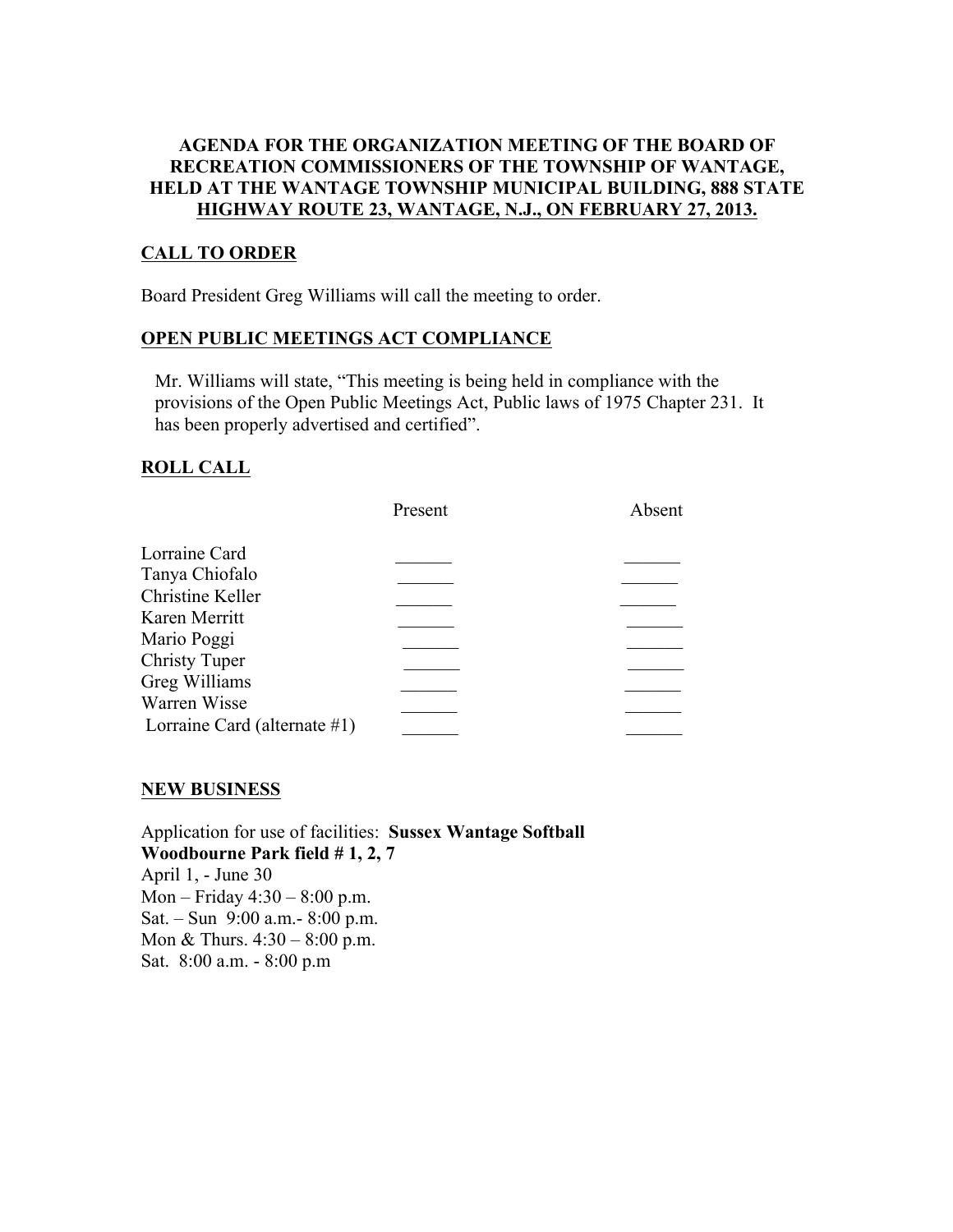Application for use of facilities: High Point Soccer Club Woodbourne Park field 3, 5, 6 April 1, - June 30 Monday 4:00 – 8:30 p.m. Friday  $4:00 - 9:30$  p.m. Saturday 8:00 a.m. – 9:30 p.m. Sunday 8:00 a.m. – 7:30 p.m.

Application for use of facilities: Sussex Wantage Little League Woodbourne Park field #4 Lott Road fields #1, 2, 3 & t-ball April 1, 2013 – July 31, 2013 Monday – Friday 4:00 p.m. – 9:00 p.m. Saturday & Sunday 8:00 a.m. – 9:00 p.m.

Application for use of facilities: High Point Knights Lott Road field #1 April 1, 2013 – July 31, 2013 Monday – Friday times to be worked out with Little League Sunday after 12:00

Application for use of facilities: High Point Knights Cerbo Baseball Woodbourne Park field #4 April 1, 2013 – June 30, 2013 Saturday  $&$  Sunday  $10:00 - 4:00$ Monday & Wednesday  $5:00 - 9:00$  p.m. To be coordinated with other programs.

Application for use of facilities: North Jersey Heat Woodbourne Park field #4 April 1, 2013 – June 30, 2013 Saturday & Sunday To be coordinated with other programs.

Application for use of facilities: First Presbyterian Church of Sussex Woodbourne Park field #4 Every Tuesday May, June July 6:00 – 8:30 p.m.

Application for use of facilities: Sussex County YMCA Woodbourne Park field #7 April 1, 2013 – June 30, 2013 Sunday mornings  $8:00$  a.m.  $-10:30$  a.m.

#### OLD BUSINESS